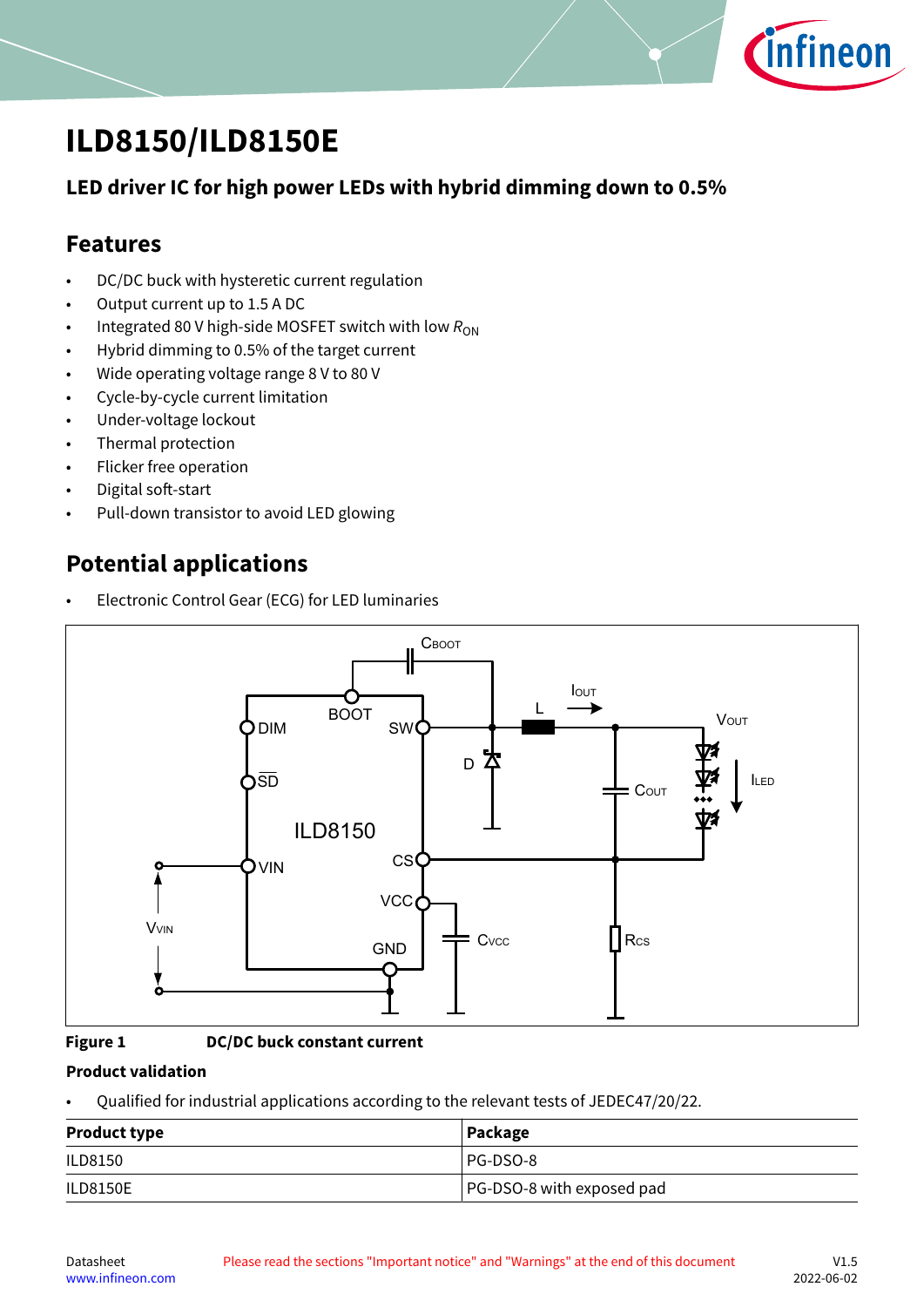

### <span id="page-1-0"></span>**Description**

## **Description**

The ILD8150 is a 80 V DC/DC converter IC for LED applications to drive high-power LEDs. For applications operating close to SELV limits it provides a high safety voltage margin. The buck LED driver IC is tailored for LEDs in general lighting applications with average currents up to 1.5 A using a high-side integrated switch. A complete set of features and protections provide a well fit for professional LED lighting solutions.

#### **Performance and innovation**

The hysteretic current control provides an extremely fast regulation and stable LED current combined with good EMI performance. The efficiency of the LED driver is remarkable high due to the low R<sub>ON</sub> of the internal switch.

Hybrid dimming is an Infineon unique one-pin dimming method that combines analog dimming and PWM dimming of the LEDs current in one hybrid dimming curve.

A PWM input signal between 250 Hz and 20 kHz controls dimming of the LEDs current in analog mode from 100 percent to 12.5 percent and 12.5 percent to 0.5 percent in hybrid mode with flicker-free modulation frequency of 3.4 kHz. The digital PWM dimming detection with high resolution makes it the perfect match for microcontroller and high quality dimming applications.

The IC supply is directly driven from the primary stage and the low-power shut down contributes to a very high stand-by system efficiency.

High output current accuracy from device to device under all loads and input voltages conditions makes it perfect for tunable white and flat panel designs where current must be identical string to string.

#### **Protection**

A wide range of operating supply voltage from 8 V to 80 V DC enables a wide use in many applications and provides a good margin when bus voltage exceeds shortly the SELV limits.

The soft-start function protects the primary stage from abrupt current request.

The over temperature protection is triggered when the junction temperature exceeds the temperature threshold turning off the output stage. The output stage turns on again when the junction temperature falls below the temperature threshold.

Under voltage lock-out protects the bootstrap voltage and the hysteretic design ensures cycle-by-cycle current limitation.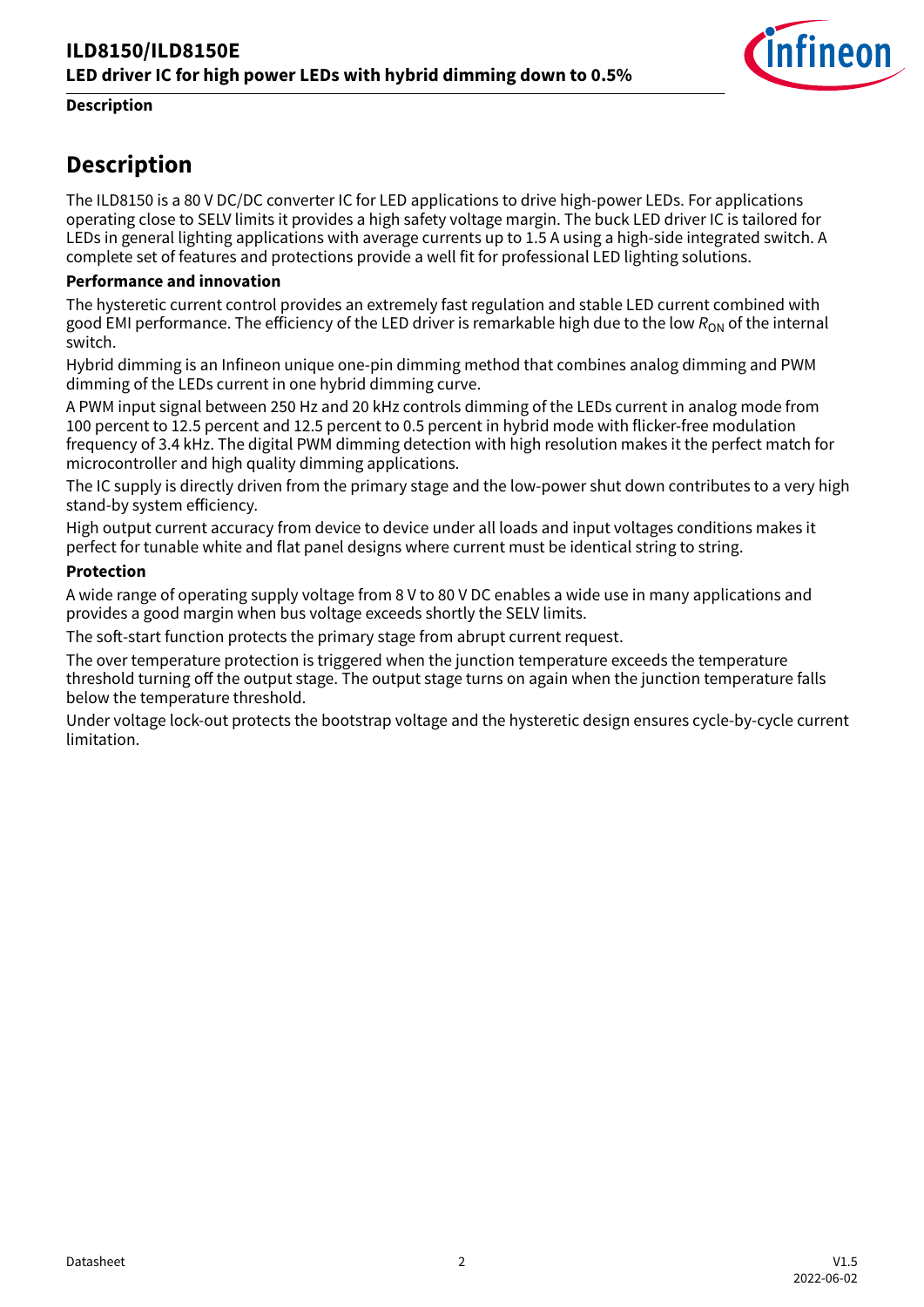## **Table of contents**

## **Table of contents**

| $\mathbf{1}$            |  |
|-------------------------|--|
| 2                       |  |
| $\overline{\mathbf{3}}$ |  |
| 3.1                     |  |
| 3.1.1                   |  |
| 3.1.2                   |  |
| 3.1.3                   |  |
| 3.1.4                   |  |
| 3.2                     |  |
| 3.2.1                   |  |
| 3.2.2                   |  |
| 4                       |  |
| 4.1                     |  |
| 4.2                     |  |
| 4.3                     |  |
| 4.4                     |  |
| 5                       |  |
|                         |  |
|                         |  |
|                         |  |

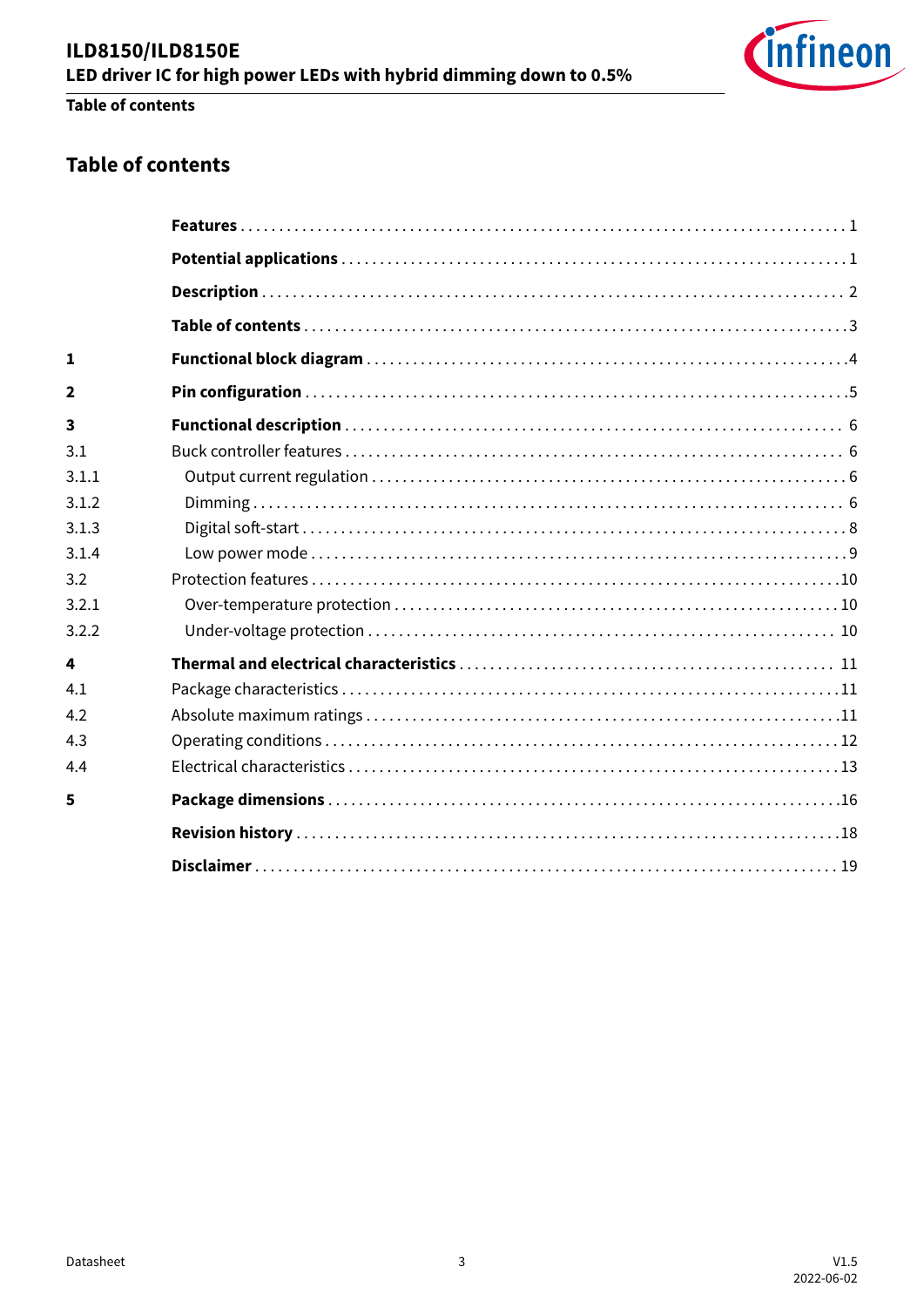<span id="page-3-0"></span>**Functional block diagram**



## **Figure 2 Block diagram**

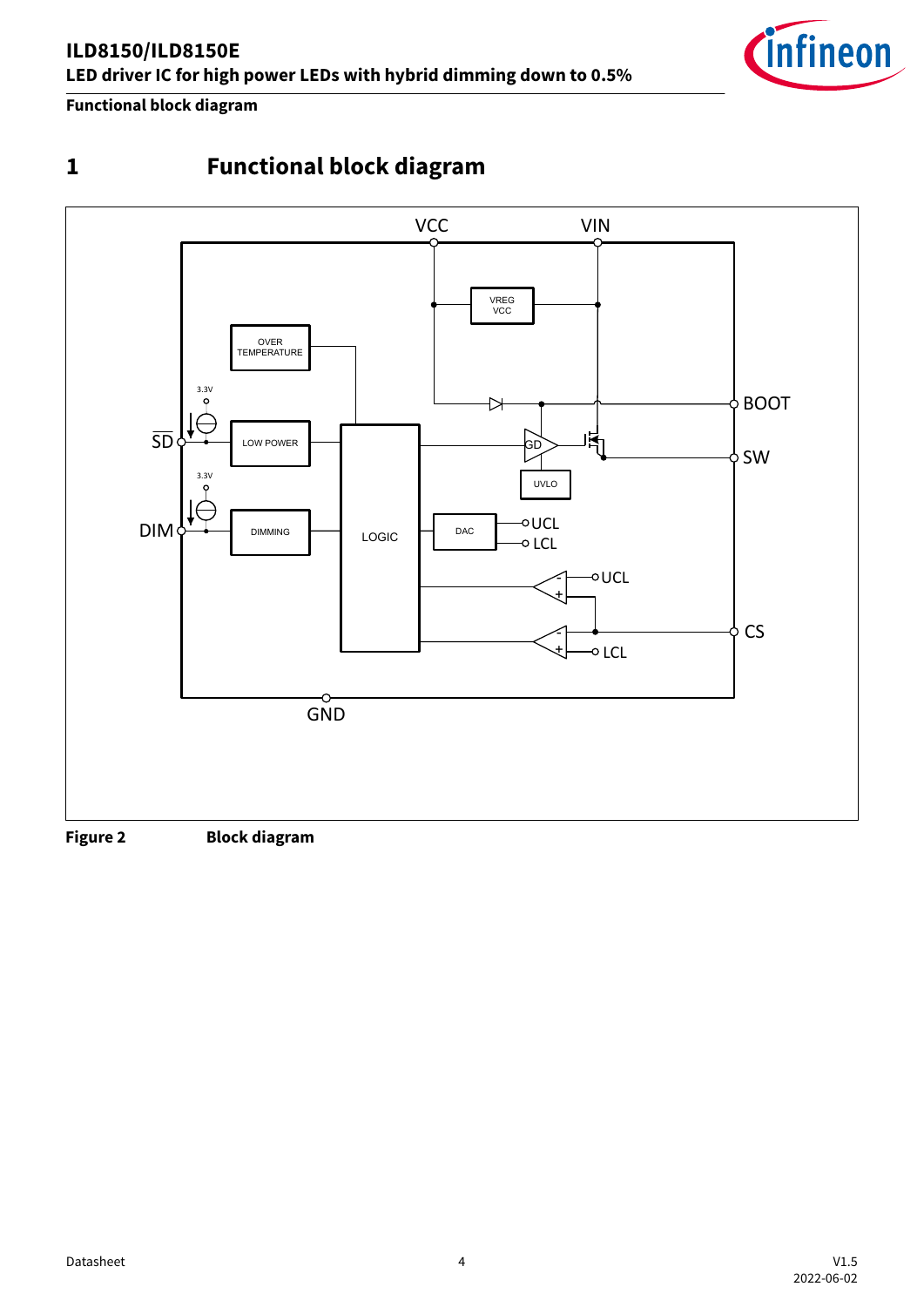<span id="page-4-0"></span>**Pin configuration**

**2 Pin configuration**  $SWE$  $\overline{10}$ VIN SW<sub>I</sub> VIN 8  $1<sub>O</sub>$ 8 BOOT<sub>I</sub> BOOT<sub>I</sub>  $\vert$ <sub>2</sub> 7  $\Box$ VCC 2 7  $\Box$ VCC EP DIM<sub>I</sub> 3 6  $\Box$ SD DIM<sub>II</sub> 3 6  $\Box$ SD . . . . . . 1 GND<sub>II</sub>  $5 \mid \Box$ CS GND<sub>II</sub>  $5 \mid \Box$ CS 4  $\overline{A}$ PG-DSO-8 PG-DSO-8

with exposed pad

## **Figure 3 Pin-out**

Both PG-DSO-8 and PG-DSO-8 with exposed pad have the same pin-out. The exposed pad is internally not connected.

| Table 1         |                | <b>Pin functions</b>                                              |
|-----------------|----------------|-------------------------------------------------------------------|
| <b>Name</b>     | No.            | <b>Function</b>                                                   |
| <b>SW</b>       |                | Internal switch output.                                           |
| <b>BOOT</b>     | $\overline{2}$ | Internal switch driver bootstrap, connect to bootstrap capacitor. |
| <b>DIM</b>      | 3              | Input for PWM dimming (internally pulled-up).                     |
| <b>GND</b>      | 4              | Ground.                                                           |
| <b>CS</b>       | 5              | Current sense feedback.                                           |
| SD (neg.)       | 6              | Shutdown (internally pulled-up). <sup>1)</sup>                    |
| <b>VCC</b>      |                | Output of the internal regulator, connect to bypass capacitor.    |
| <b>VIN</b>      | 8              | Input voltage.                                                    |
| EP <sup>2</sup> | 9              | Exposed pad, connect to GND (internally not connected).           |



Datasheet 5 V1.5 2022-06-02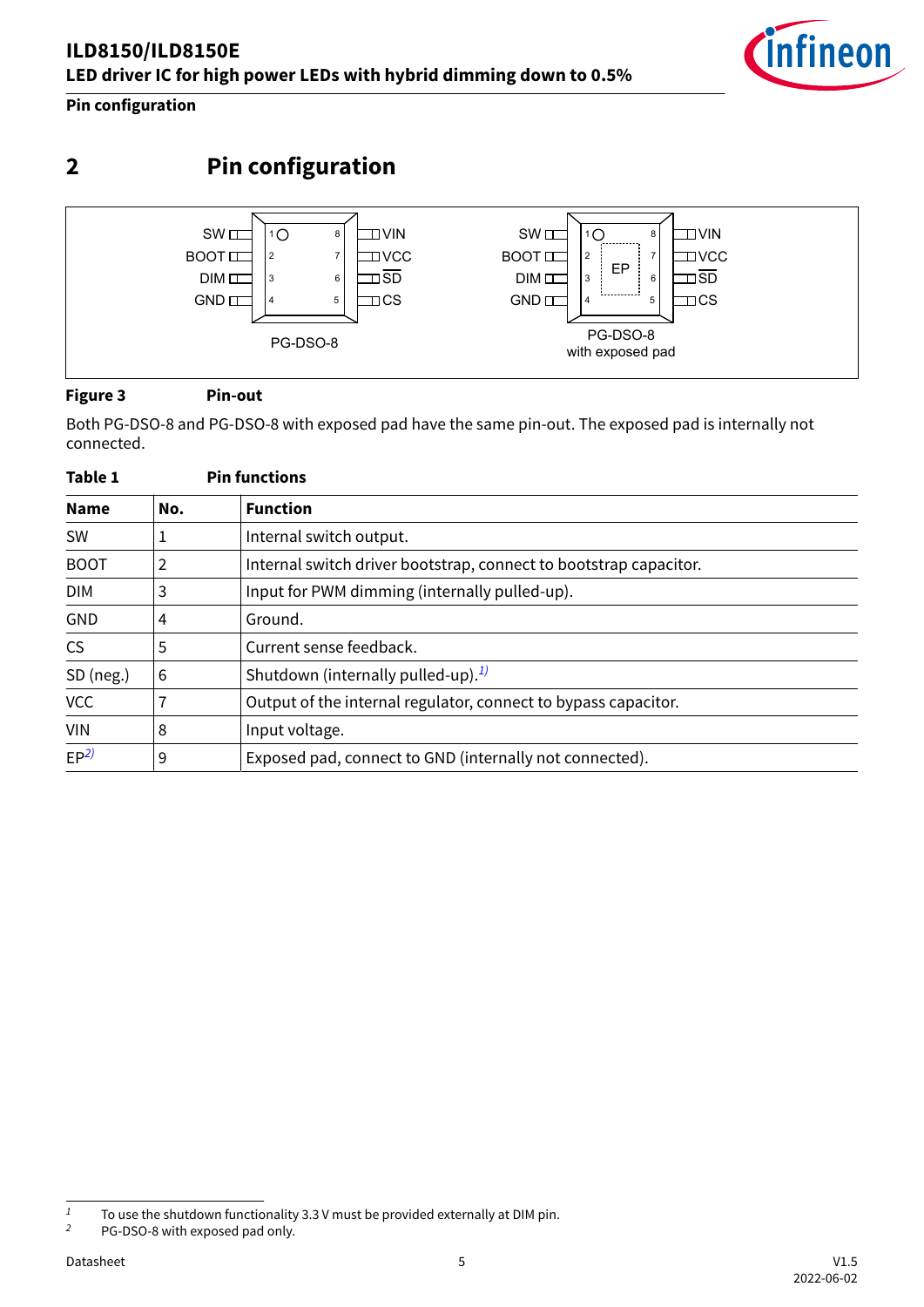

## <span id="page-5-0"></span>**3 Functional description**

This chapter provides a summary of the integrated functions and features, and describes the relationships between them. The parameters and equations are based on typical values at  $T_A$  = 25 °C.

## **3.1 Buck controller features**

## **3.1.1 Output current regulation**

The hysteretic control allows fast and always stable output current and guarantees an intrinsic cycle-by-cycle over-current protection.

The pin CS feeds back the voltage level on the current sense resistor *R<sub>CS</sub>* to the hysteretic controller. The hysteretic controller implements two voltage thresholds  $V_{CSH}$  and  $V_{CSL}$ . When the CS voltage crosses above the  $V_{CSH}$  threshold the internal switch turns-off. When the CS voltage crosses below the  $V_{CSH}$  the internal switch turns-on. The thresholds  $V_{\text{CSH}}$  and  $V_{\text{CSL}}$  determine the output current peak-to-peak ripple  $I_{OUT,RIPPLE} = (V_{CSH} - V_{CSL})/R_{CS}$ . The target LEDs current is the undimmed average current determined by the formula  $I_{LED, AVG} = V_{CS, AVG}/R_{CS}$  with  $V_{CS, AVG} = (V_{CSH} + V_{CSL})/2$ . The continuous-conduction-mode (CCM) timings are  $t_{ON} = (I_{OUT, RIPPLE} \cdot L)/(V_{VIN} - V_{OUT})$  and  $t_{OFF} = (I_{OUT, RIPPLE} \cdot L)/V_{OUT}$ .

Figure 4 show the CCM output current waveform.



#### **Figure 4 Output current waveform**

## **3.1.2 Dimming**

In analog dimming the output current is proportional to the internal CS reference voltage and the output current varies analogically between 100% and 12.5% of the target output current. Hybrid dimming applies below 12.5% of the target output current so that the output current is stable at 12.5% and amplitude modulated. The modulation signal has a frequency of typically 3.4 kHz to satisfy the IEEE1789-2015 recommendation for no observable flicker in light.

[Figure 5](#page-6-0) shows the mapping between the input PWM duty cycle and the output current as a ratio of the target output current. [Figure 8](#page-7-0) shows the detail of dim-to-off.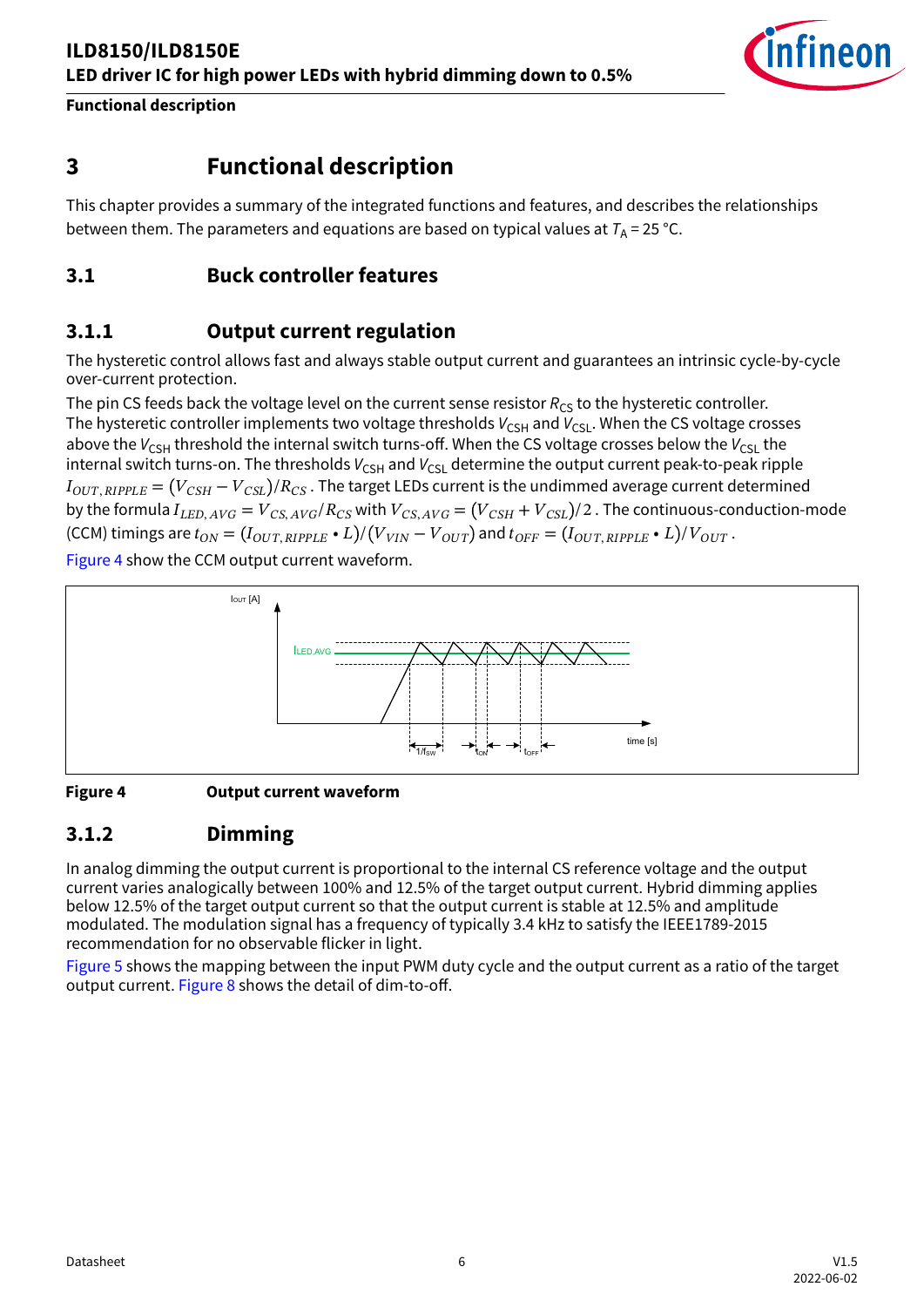<span id="page-6-0"></span>

## **Figure 5 Hybrid dimming curve**

Figure 6 shows the output current in analog dimming.



#### **Figure 6 Output current waveform in analog dimming at two dimming levels**

Figure 7 shows the output current in hybrid dimming.



**Figure 7 Output current waveform in hybrid dimming**

The ILD8150 turns the output stage respectively off when the PWM dimming input signal duty cycle is less than *D*<sub>PWM\_IN,OFF</sub> and on when the PWM dimming input signal duty cycle is higher than *D*<sub>PWM\_IN,ON</sub>. The two dim-to-off levels create a hysteresis that avoids unstable states at the on/off boundary.

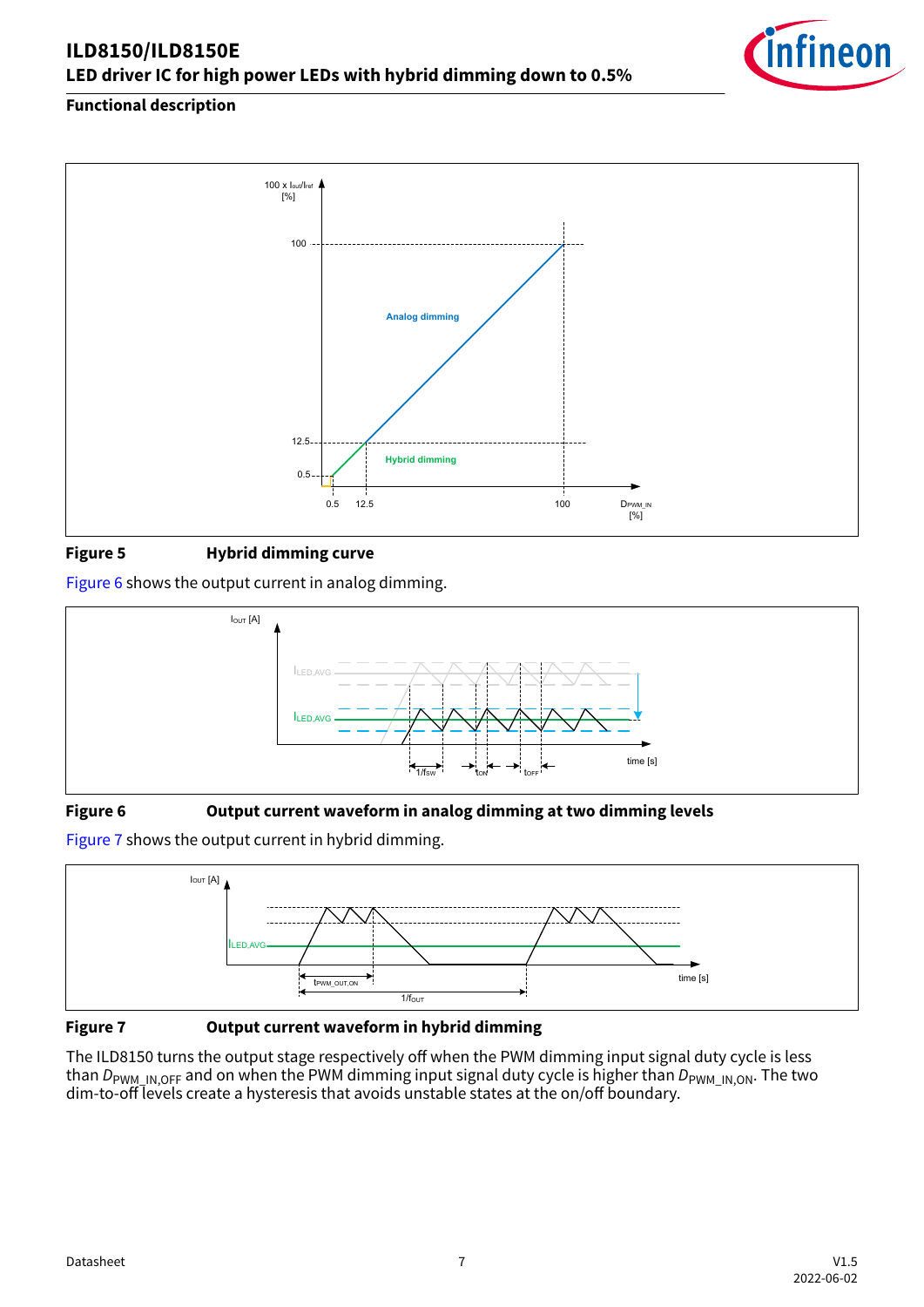<span id="page-7-0"></span>

#### **Figure 8 Dimming curve dim-to-off detail**

The ILD8150 evaluates the PWM dimming input signal duty cycle  $D_{\text{PWM IN}}$  at the DIM pin. In analog dimming the duty cycle maps to a proportional CS reference voltage. In hybrid dimming the duty cycle maps to a hybrid dimming duty cycle using the hybrid dimming curve. The hybrid dimming frequency is fixed and does not relate to the input PWM frequency.

Figure 9 shows the details of the input PWM signal where  $D_{PWMIN} = t_{PWMIN, ON} \cdot f_{INPUT}$ .



#### **Figure 9 Input PWM signal**

## **3.1.3 Digital soft-start**

Soft-start is a feature that smooths output current transients during start-up.

Output current smoothing is digitally managed by the IC and applies in case of abrupt dimming changes. When the IC goes to dim-to-off the output current smoothing applies resulting in a soft-stop behavior. Benefits are the avoidance of under shoots or over shoots at primary side reflecting in a stable power regulation and reduction of components stress.

Digital soft-start uses of the PWM dimming signal. The PWM duty cycle sets the target dimming level and the PWM frequency sets the speed to reach that level. To lower PWM frequencies correspond a slower soft-start, to higher PWM frequencies correspond a faster soft-start. The output current ramps up to the target value in a determined soft start time *t<sub>ss</sub>*. *t<sub>ss</sub>* is defined as the time to reach the desired dimming level from a change in the PWM dimming signal. The number of steps of the soft-start ramp may vary depending on the actual and the target dimming level.

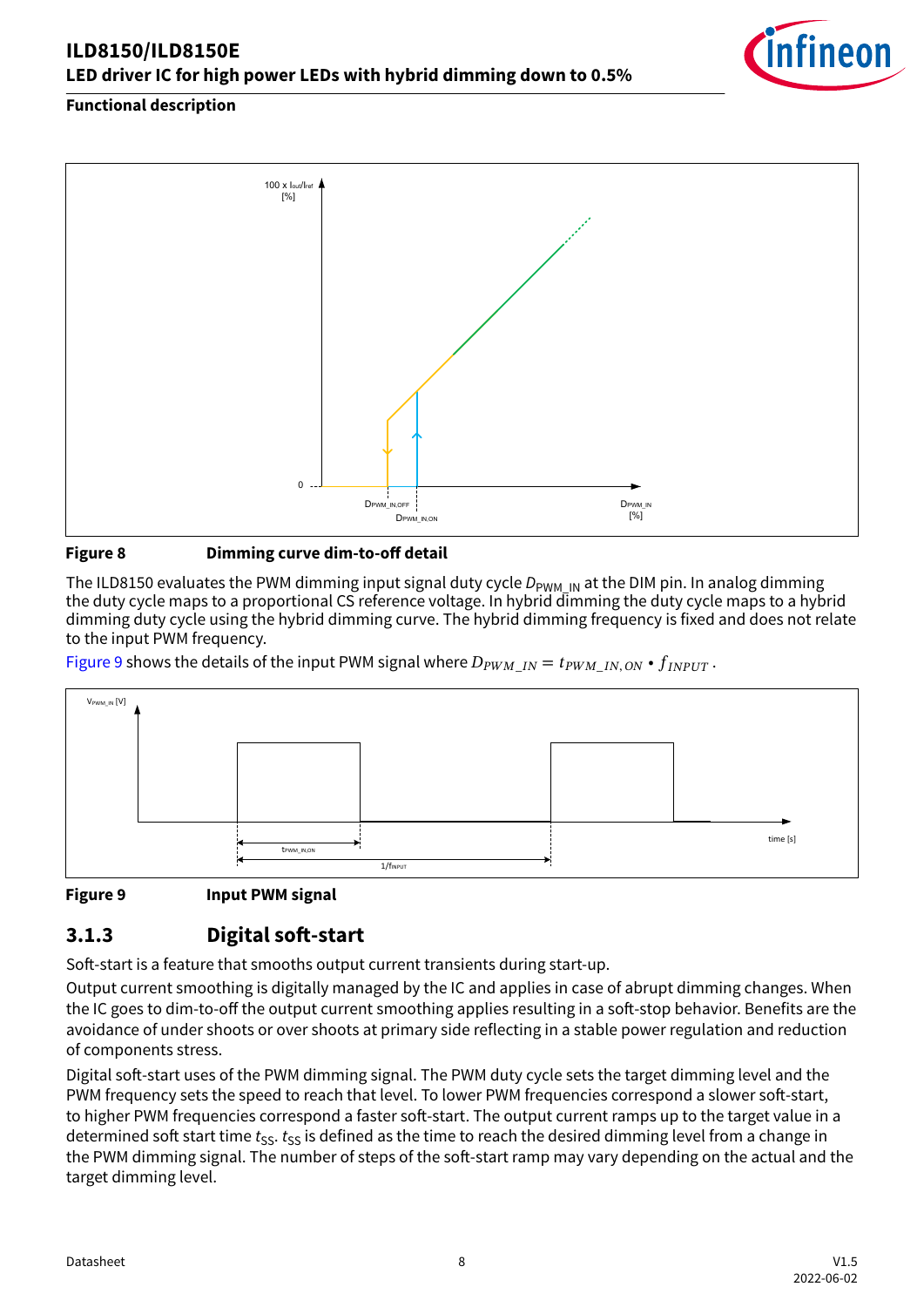

<span id="page-8-0"></span>

#### **Figure 10 Digital soft-start**





#### **Figure 11 Digital soft-start in dim-mode**

Figure 11 shows the output current soft-start in case of PWM dimming signal applied at the DIM pin.

*Note: Output current smoothing does not affect the output current for small variations of the dimming signal e.g. to create light fading effects.*

## **3.1.4 Low power mode**

If the shut-down signal (SD neg.) is driven low for more than  $t_{SD\_LO}$  the low power mode is active. If the shut-down signal is held high for more than  $t_{SD-HI}$  the IC resumes from low power mode.  $-I_{SD,HPU}$  dynamic current is needed to turn the IC into low power mode, then the current changes into static  $-I_{SD|P|D}$ . DIM pin needs to be driven externally with at least  $V_{\text{DIM SD}}$  voltage during low power mode.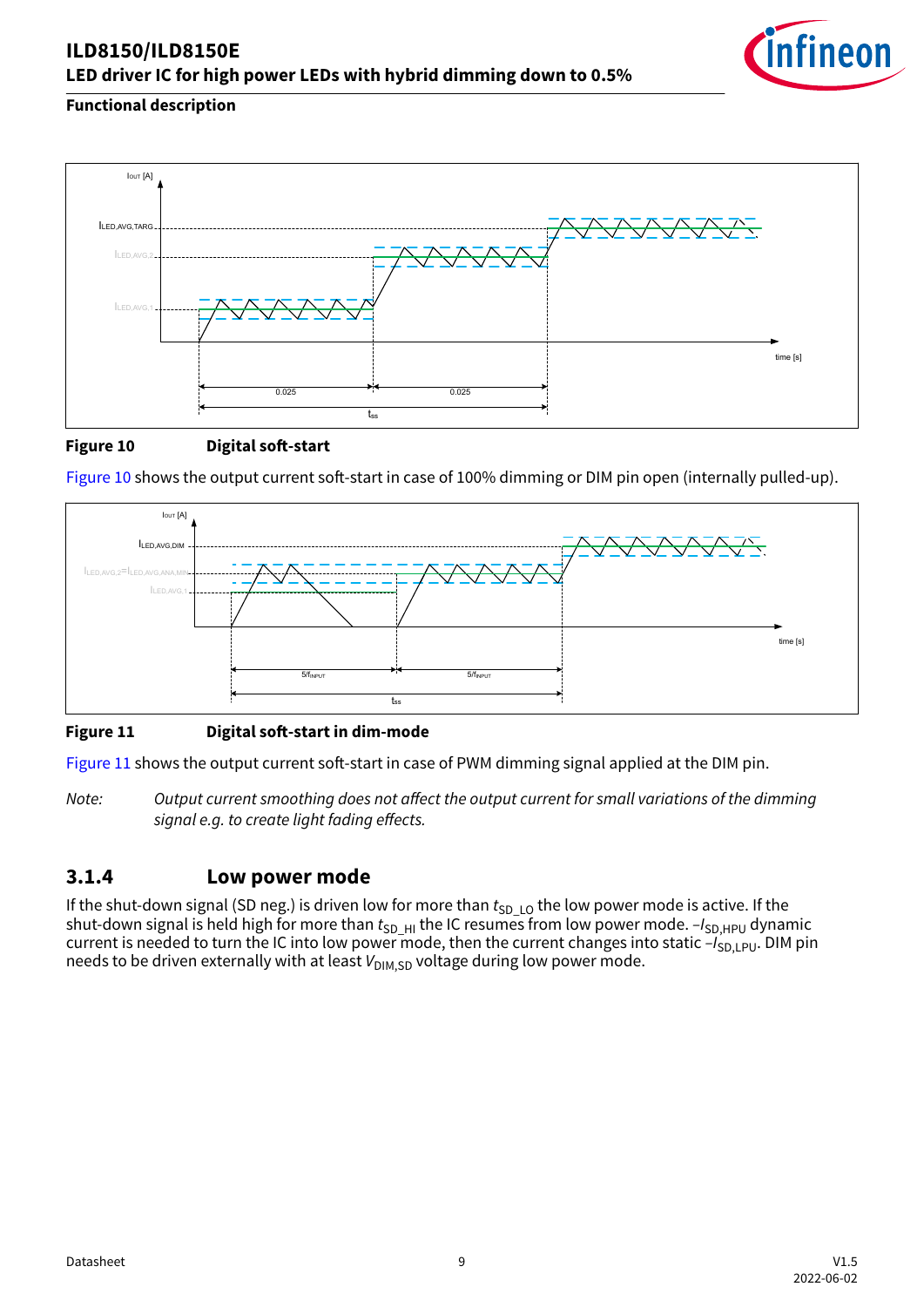## <span id="page-9-0"></span>**ILD8150/ILD8150E LED driver IC for high power LEDs with hybrid dimming down to 0.5%**



### **Functional description**





**Figure 12 Shut-down signal interfacing**



**Figure 13 Shut-down timings**

## **3.2 Protection features**

## **3.2.1 Over-temperature protection**

The over-temperature protection turns off the output stage when the junction temperature exceeds the temperature threshold  $T_{\text{OT,OFF}}$ . When the junction temperature falls below the temperature threshold  $T_{\text{OT,ON}}$ the output stage turns on again.

In case of over-temperature the IC stops switching and waits for the over-temperature condition to disappear. The low power mode is not entered in case of over-temperature.





**Figure 14 Over-temperature protection reaction**

## **3.2.2 Under-voltage protection**

The gate driver implements an under-voltage lock-out (UVLO) protection at high-side that switches-off the gate driver in case of BOOT under voltage (e.g. due to wrong bootstrap capacitor selection or incorrect system dimensioning).

In case of gate driver UVLO, the switch activity is interrupted in order to reload the bootstrap capacitor charge.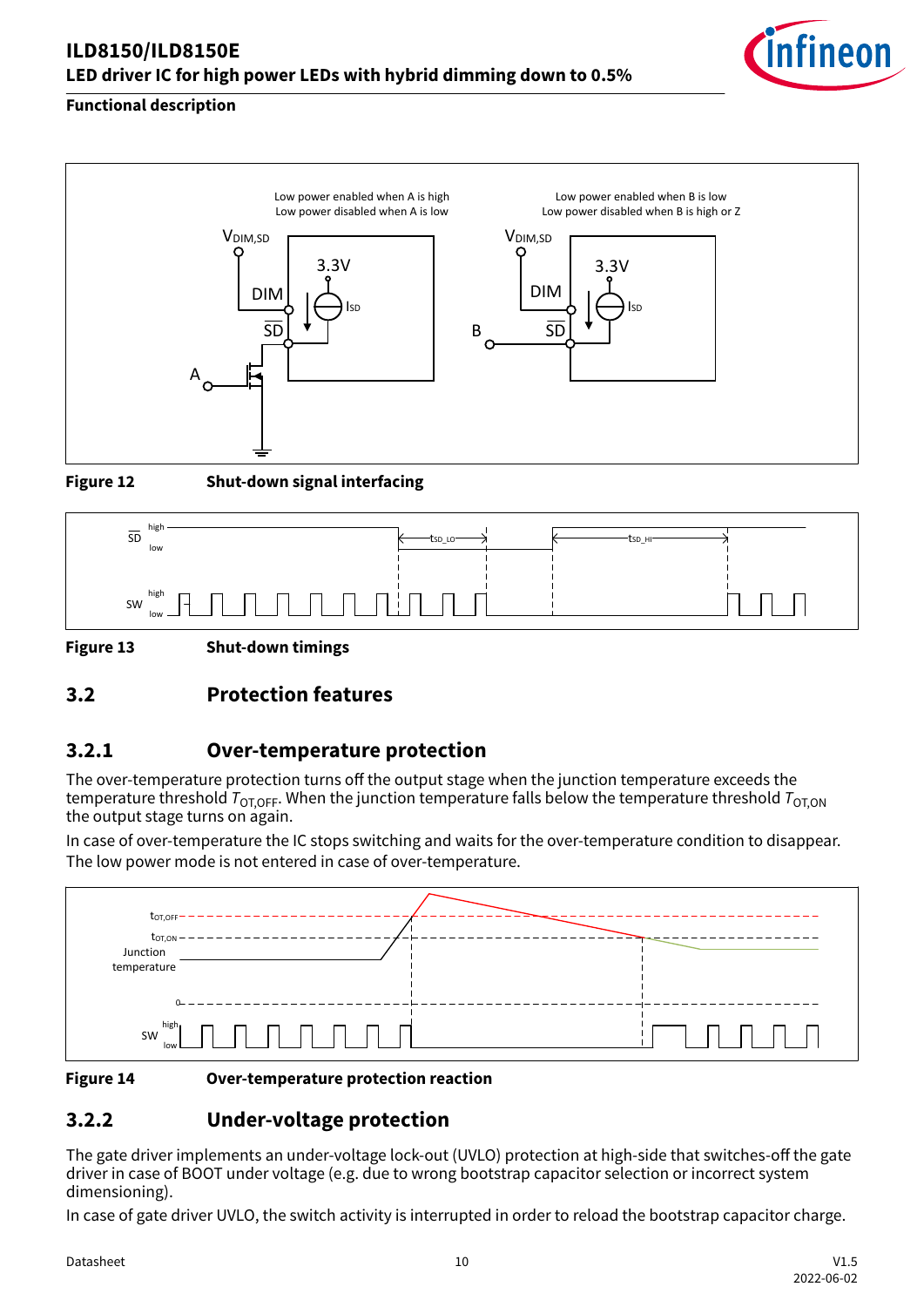

## <span id="page-10-0"></span>**4 Thermal and electrical characteristics**

This chapter describes the thermal and electrical characteristics of the ILD8150.

## **4.1 Package characteristics**

#### **Table 2 Package characteristics**

| <b>Parameter</b>                                                             | Symbol            | <b>Limit values</b> |     | Unit | <b>Remarks</b>                                                                                    |
|------------------------------------------------------------------------------|-------------------|---------------------|-----|------|---------------------------------------------------------------------------------------------------|
|                                                                              |                   | min                 | max |      |                                                                                                   |
| Thermal resistance for PG-<br>DSO-8 junction-to-ambient                      | $R_{thJA}$        |                     | 170 | K/W  | JEDEC 1s0p no cooling<br>area, for 345 mW power<br>dissipation, $T_A = 90 °C$                     |
|                                                                              | $R_{thJA}$        |                     | 135 | K/W  | JEDEC 1s0p 100 mm <sup>2</sup><br>cooling area, for 440<br>mW power dissipation,<br>$T_A$ = 90 °C |
| Thermal resistance for PG-<br>DSO-8 junction-to-case top                     | $R_{thJCtop}$     |                     | 42  | K/W  | for 440 mW power<br>dissipation, $T_A = 90 °C$                                                    |
| Thermal resistance for PG-<br>DSO-8 with exposed pad<br>junction-to-ambient  | $R_{thJA}$        |                     | 160 | K/W  | JEDEC 1s0p no cooling<br>area, for 372 mW power<br>dissipation, $T_A$ = 90 °C                     |
|                                                                              | $R_{\text{thJA}}$ |                     | 90  | K/W  | JEDEC 1s0p 100 mm <sup>2</sup><br>cooling area, for 635<br>mW power dissipation,<br>$T_A$ = 90 °C |
| Thermal resistance for PG-<br>DSO-8 with exposed pad<br>junction-to-case top | $R_{thJCtop}$     |                     | 60  | K/W  | for 635 mW power<br>dissipation, $T_A$ = 90 °C                                                    |

## **4.2 Absolute maximum ratings**

*Attention: Stresses above the values listed below may cause permanent damage to the device. Exposure to absolute maximum rating conditions for extended periods may affect device reliability. Maximum ratings are absolute ratings; exceeding only one of these values may cause irreversible damage to the integrated circuit. These values are not tested during production test.*

**Table 3 Absolute maximum ratings**

| <b>Parameter</b>      | Symbol | <b>Limit values</b> |     | Unit               | <b>Remarks</b> |
|-----------------------|--------|---------------------|-----|--------------------|----------------|
|                       |        | min                 | max |                    |                |
| Junction temperature  |        | __                  | 165 | $\mathcal{C}$<br>╰ |                |
| Storage temperature   | Te     | $-65$               | 150 | $^{\circ}$         |                |
| Soldering temperature | SOLD   |                     | 260 | $\circ$            |                |

**(table continues...)**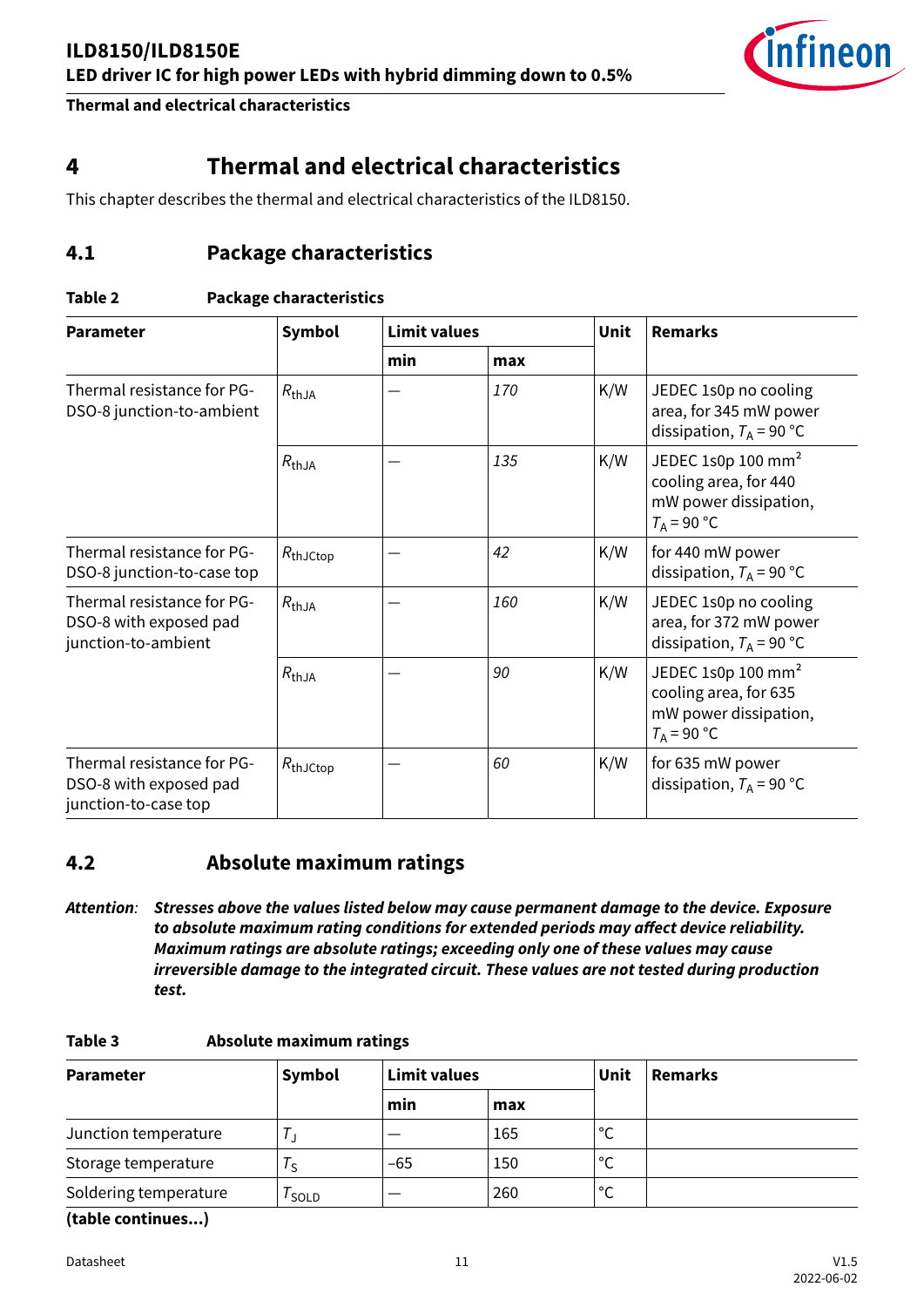

| <b>Parameter</b>    | Symbol                  | <b>Limit values</b> |          |        | <b>Remarks</b>                                  |
|---------------------|-------------------------|---------------------|----------|--------|-------------------------------------------------|
|                     |                         | min                 | max      |        |                                                 |
| Latch-up            | $I_{LU}$                |                     | 100      | mA     | $3$ ) Pin voltages acc. to abs.<br>max. ratings |
| ESD HBM $4$ )       | $V_{HBM}$               |                     | 2000     | $\vee$ | 5)                                              |
| ESD CDM             | $V_{CDM}$               |                     | 500      | $\vee$ | 6)                                              |
| Voltage at pin SW   | $V_{SW}$                | $-1.3$              | 90       | $\vee$ | $t_{\rm{Pulse}}$ < 100 ns                       |
| Voltage at pin BOOT | $V_{\mathsf{BOOT}}$     | $V_{SW}$            | $90^{7}$ | $\vee$ | Voltage internally supplied<br>to BOOT pin      |
| Voltage at pin DIM  | $V_{\text{DIM}}$        | $-0.3$              | 3.6      | $\vee$ |                                                 |
| Voltage at pin CS   | $V_{\text{CS}}$         | $-0.3$              | 1.5      | $\vee$ |                                                 |
| Voltage at pin SD   | $V_{\mathsf{SD}}$       | $-0.3$              | 3.6      | $\vee$ |                                                 |
| Voltage at pin VCC  | <b>V</b> <sub>VCC</sub> | $-0.3$              | 9        | $\vee$ | Voltage internally supplied<br>to VCC pin       |
| Voltage at pin VIN  | $V_{VIN}$               | $-0.3$              | 90       | $\vee$ |                                                 |

#### <span id="page-11-0"></span>**Table 3 (continued) Absolute maximum ratings**

## **4.3 Operating conditions**

The recommended operating conditions are shown for which the DC electrical characteristics are valid.

#### **Table 4 Operating conditions**

| <b>Parameter</b>     | Symbol    | Limit values |     | Unit         | Remarks |
|----------------------|-----------|--------------|-----|--------------|---------|
|                      |           | min          | max |              |         |
| Junction temperature |           | $-40$        | 150 | $\circ$<br>∼ |         |
| VIN pin voltage      | $V_{VIN}$ |              | 80  |              |         |

<sup>3</sup> Latch-up according to JEDEC JESD78D,  $T_A = 85^\circ$ C.

*<sup>4</sup>* Two different classes of ESD protection elements are implemented within ILD8150/ILD8150E: 1. ESD protection at pin VS will be triggered if the voltage at pin VS rises by more than 5 V with a slew rate of more than 5 V/µs. This condition is met during an ESD event, but might also occur if the LED driver gets hotplugged into a power supply and the VS blocking capacitor has a too small capacitance. ESD protection will remain triggered as long as the slewrate condition is met. If the ESD protection gets triggered while VS is supplied the IC might be damaged. 2. ESD protection at all other pins is triggered once the connected voltage signal exceeds a threshold higher than the maximum voltage rating specified for each pin. No preventions regarding slew rate control need to be taken for these pins..

*<sup>5</sup>* ESD-HBM according to JEDEC JS-001.<br><sup>6</sup> ESD-CDM according to JEDEC JS-002 <sup>6</sup> ESD-CDM according to JEDEC JS-002.<br><sup>7</sup> The voltage difference between BOOT

*<sup>7</sup>* The voltage difference between BOOT and SW pins must never exceed 9 V.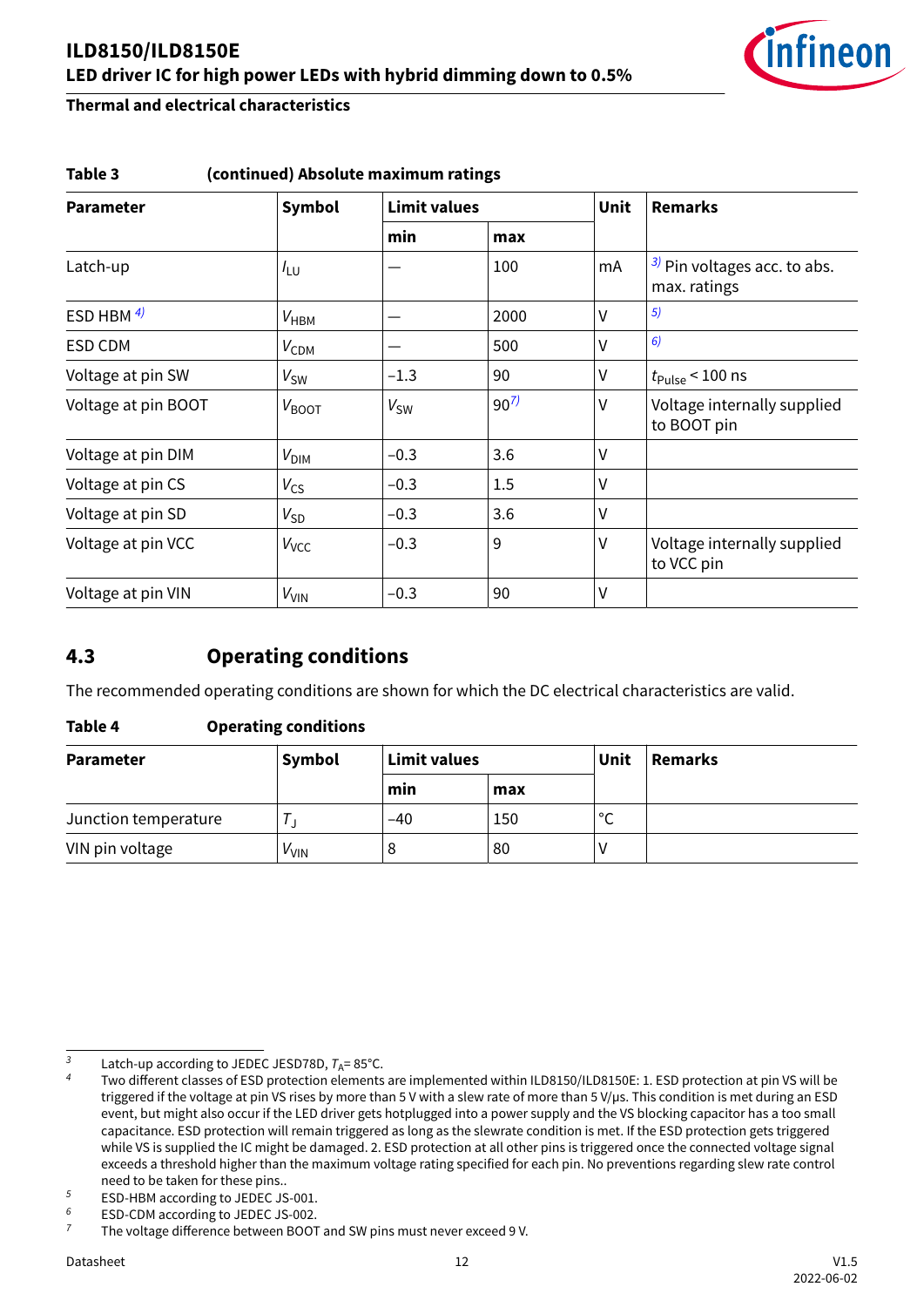

## <span id="page-12-0"></span>**4.4 Electrical characteristics**

The DC electrical characteristics provide the spread of values applicable within operating conditions (see chapter 4.3 ).

Typical values represent the median values related to  $T_A = 25$  °C.

#### **Table 5 DC electrical characteristics**

| <b>Parameter</b>                                     | Symbol                     |      | <b>Values</b>            |      |           | Note or test condition                                                  |
|------------------------------------------------------|----------------------------|------|--------------------------|------|-----------|-------------------------------------------------------------------------|
|                                                      |                            | Min. | Typ.                     | Max. |           |                                                                         |
| <b>Integrated switch and driver</b>                  |                            |      |                          |      |           |                                                                         |
| VIN pin to SW pin ON                                 | $R_{ON}$                   |      | 290                      |      | $m\Omega$ | $I_{SW} = 200 \text{ mA}^{8}$                                           |
| resistance                                           | $R_{ON}$                   |      | $\overline{\phantom{0}}$ | 545  | $m\Omega$ | $I_{SW}$ =200 mA and $T_J$ =150 °C <sup>8)</sup>                        |
|                                                      | $R_{ON}$                   |      | 330                      |      | $m\Omega$ | $I_{SW} = 200$ mA $^{9}$                                                |
|                                                      | $R_{ON}$                   |      |                          | 585  | $m\Omega$ | $I_{SW}$ =200 mA and $T_J$ =150 °C $\frac{9J}{2}$                       |
| Gate-driver under-voltage<br>lock-out (turn-off)     | V <sub>GD_UVLO,OFF</sub>   |      | 3.6                      |      | V         | $V_{GD} = V_{BOOT} - V_{SW}$                                            |
| Gate-driver under-voltage<br>lock-out (turn-on)      | $V_{GD\_UVLO,ON}$          |      | 3.7                      |      | V         | $V_{GD} = V_{BOOT} - V_{SW}$                                            |
| <b>Supply</b>                                        |                            |      |                          |      |           |                                                                         |
| Voltage internally supplied to<br>VCC pin            | Vvcc                       |      |                          | 7.3  | V         |                                                                         |
| VIN pin operating current in<br>dim-to-off           | $I_{\text{VIN\_DO}}$       |      |                          | 2.3  | mA        | $V_{\text{DIM}}=0$ V                                                    |
| VIN pin operating current in<br>shutdown             | $I_{\text{VIN\_SD}}$       |      |                          | 100  | μA        | $V_{SD}$ =0 V and $V_{DIM}$ =3.3V<br>provided externally <sup>10)</sup> |
|                                                      | $I_{\text{VIN\_SD}}$       |      |                          | 140  | μA        | $V_{SD}$ =0 V and $V_{DIM}$ =3.3V<br>provided externally <sup>11)</sup> |
| VIN under-voltage lock-out<br>(turn-off)             | V <sub>VIN_UVLO, OFF</sub> |      | 7.1                      |      | V         |                                                                         |
| VIN under-voltage lock-out<br>(turn-on)              | V <sub>VIN_UVLO, ON</sub>  |      | 7.5                      |      | V         |                                                                         |
| <b>Shutdown</b>                                      |                            |      |                          |      |           |                                                                         |
| SD pin input high voltage                            | $V_{SD,IH}$                | 2.1  |                          |      | V         |                                                                         |
| SD pin input low voltage                             | $V_{SD,IL}$                |      |                          | 1.0  | V         |                                                                         |
| SD pin, reduced pull-up<br>current during shutdown   | -/ <sub>SD,LPU</sub>       |      |                          | 3.0  | μA        | $V_{SD}$ =0 V $V_{DIM}$ > $V_{DIM,SD}$ provided<br>externally           |
| SD pin, initial pull-up current<br>to start shutdown | $-l$ SD,HPU                |      | 48                       | 71   | μA        | $V_{SD} > V_{SD,IH}$ $V_{DIM} > V_{DIM,SD}$<br>provided externally      |

**(table continues...)**

*<sup>8</sup>* PG-DSO-8

<sup>9</sup> PG-DSO-8 with exposed pad<br><sup>10</sup> Tested at  $V_{\text{max}} = 8$  V

 $^{10}$  Tested at  $V_{\text{VIN}}=8$  V.<br> $^{11}$  Tested at  $V_{\text{VIN}}=80$  V

Tested at  $V_{VIN}$ =80 V.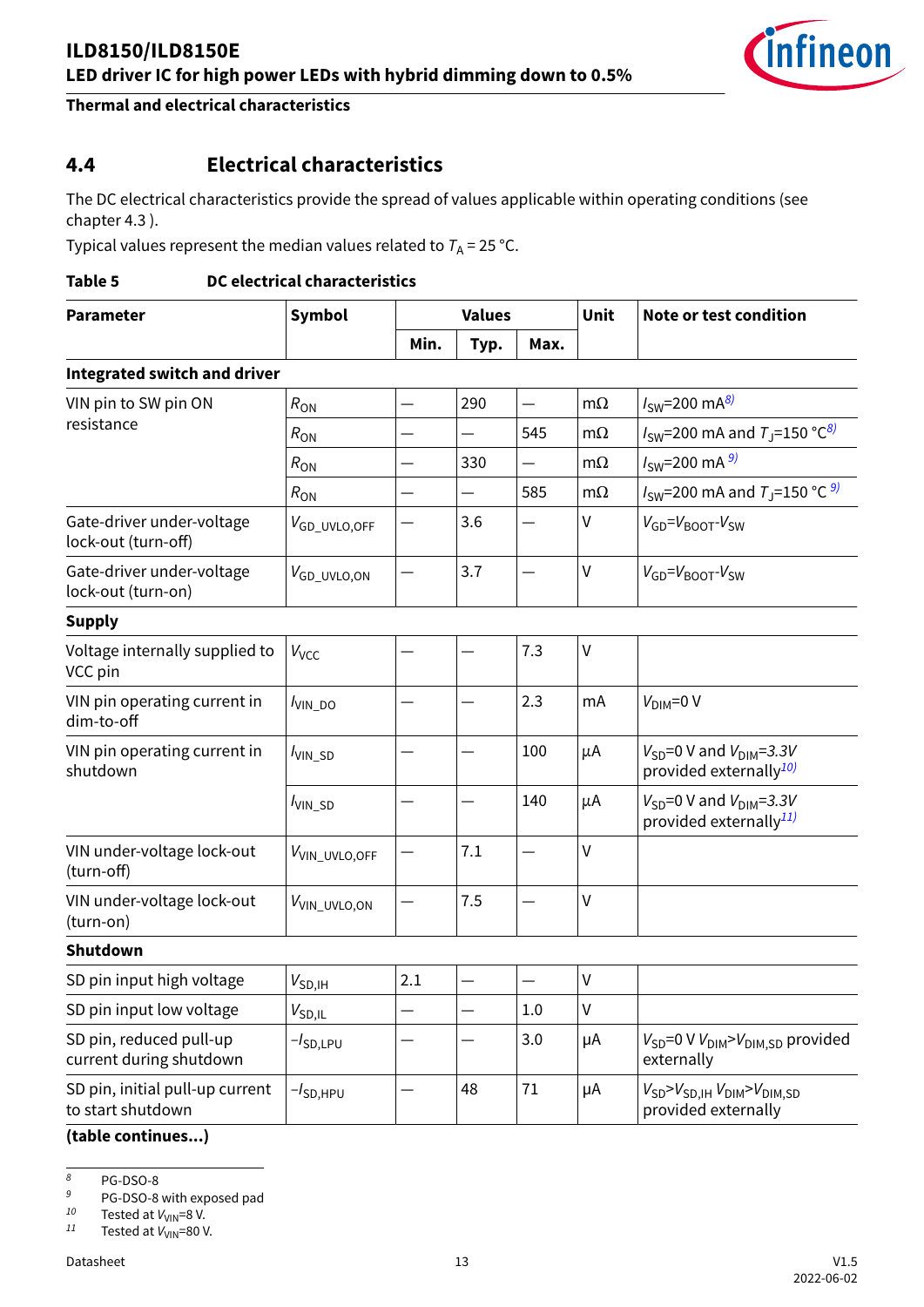

#### **Table 5 (continued) DC electrical characteristics**

| <b>Parameter</b>                        | Symbol              |      | <b>Values</b> |      |               | Note or test condition                                                                 |
|-----------------------------------------|---------------------|------|---------------|------|---------------|----------------------------------------------------------------------------------------|
|                                         |                     | Min. | Typ.          | Max. |               |                                                                                        |
| DIM pin low power mode<br>current       | I <sub>DIM,SD</sub> |      | 52            | 105  | μA            | $V_{SD} = 0 V$                                                                         |
| DIM pin low power mode<br>voltage       | $V_{\text{DIM,SD}}$ | 3.1  |               |      | V             | $V_{SD} = 0 V$                                                                         |
| <b>Regulation</b>                       |                     |      |               |      |               |                                                                                        |
| CS reference voltage high               | $V_{\text{CSH}}$    | 379  | 390           | 401  | mV            | undimmed                                                                               |
| CS reference voltage low                | $V_{\text{CSL}}$    | 320  | 330           | 340  | mV            | undimmed                                                                               |
| CS reference voltage<br>hysteresis      | $HYST_{CS}$         | 7    |               |      | $\frac{0}{0}$ | peak-to-average<br>$H YST_{CS}$<br>$= 100x\frac{V_{CSH} - V_{CSL}}{V_{CSH} + V_{CSL}}$ |
| <b>Dimming</b>                          |                     |      |               |      |               |                                                                                        |
| DIM pin input high voltage              | $V_{\text{DIM,IH}}$ | 2.1  |               |      | V             |                                                                                        |
| DIM pin input low voltage               | $V_{\text{DIM,IL}}$ | —    |               | 1.0  | V             |                                                                                        |
| Input low current (internal<br>pull-up) | $-I$ DIM,LPU        |      |               | 65   | μA            | $V_{\text{DIM}}=0$ V                                                                   |

The values in switching characteristics are verified by design and not tested in production test.

#### **Table 6 Switching characteristics**

| <b>Parameter</b>                    | <b>Values</b><br>Symbol |      |      | Unit       | Note or test condition |                                                        |
|-------------------------------------|-------------------------|------|------|------------|------------------------|--------------------------------------------------------|
|                                     |                         | Min. | Typ. | Max.       |                        |                                                        |
| <b>Integrated switch and driver</b> |                         |      |      |            |                        |                                                        |
| Undimmed average switch<br>current  | $I_{SW, AVG}$           |      |      | $1.5^{12}$ | Α                      | selectable using CS shunt<br>resistor                  |
| Switching frequency                 | $f_{SW}$                |      |      | 2          | <b>MHz</b>             |                                                        |
| <b>Shutdown</b>                     |                         |      |      |            |                        |                                                        |
| SD pin stable high                  | $t_{SD-HI}$             | 20   |      |            | ms                     | time to begin of SW turn-on<br>(low power mode exit)   |
| SD pin stable low                   | $t_{SD\_LO}$            | 5    |      |            | μs                     | time to begin of SW turn-off<br>(low power mode entry) |
| $D = -1$                            |                         |      |      |            |                        |                                                        |

#### **Regulation**

| Delay from $V_{CS}$ crossing to<br>begin of SW turn-off or turn- | <b>LCSSW</b> |  | 120 | ns |  |
|------------------------------------------------------------------|--------------|--|-----|----|--|
| on                                                               |              |  |     |    |  |

## **Dimming**

#### **(table continues...)**

*<sup>12</sup>* The system must be capable of dissipating the power.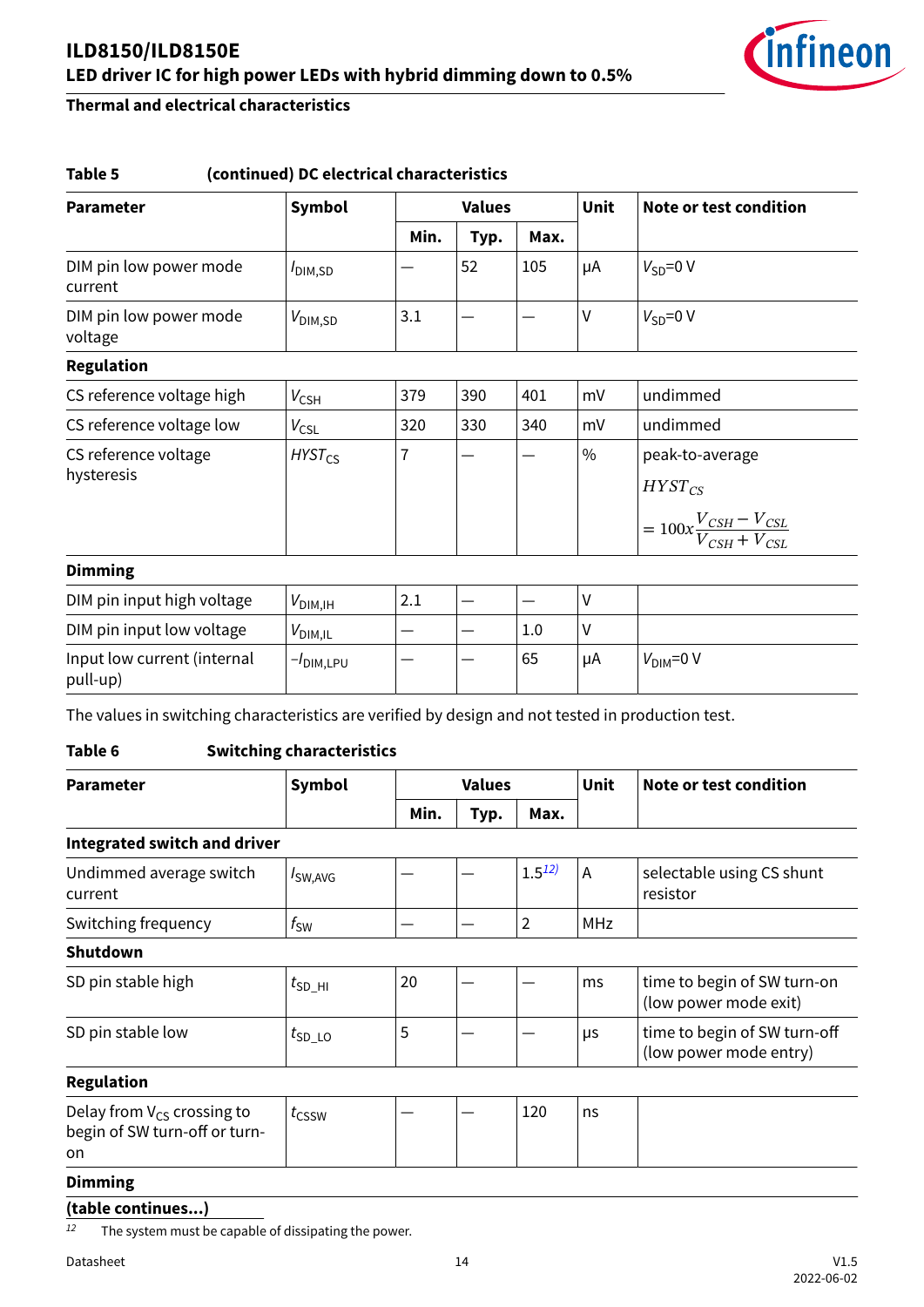

## **Table 6 (continued) Switching characteristics**

| <b>Parameter</b>                               | Symbol                   |      | <b>Values</b>            |                           |               | <b>Note or test condition</b> |
|------------------------------------------------|--------------------------|------|--------------------------|---------------------------|---------------|-------------------------------|
|                                                |                          | Min. | Typ.                     | Max.                      |               |                               |
| Output current hybrid<br>dimming frequency     | $f_{\text{OUT}}$         | 3060 | 3400                     | 3740                      | Hz            |                               |
| Input PWM frequency                            | $f_{\mathsf{INPUT}}$     | 250  | $\overline{\phantom{0}}$ | 20000                     | Hz            |                               |
| Input PWM recognizable duty<br>cycle           | $D_{\text{PWM\_IN}}$     | 0    |                          | 100                       | $\frac{0}{0}$ |                               |
| Input PWM duty cycle dim-to-<br>off (turn-off) | $D_{\text{PWM\_IN,OFF}}$ |      | 0.45                     |                           | $\frac{0}{0}$ |                               |
| Input PWM duty cycle dim-to-<br>off (turn-on)  | $D_{\rm PWM\_IN,ON}$     |      | 0.5                      |                           | $\frac{0}{0}$ |                               |
| Input PWM recognizable duty<br>cycle accuracy  | $A_{\text{PWM\_IN}}$     |      | $±2^{-14}$               |                           | $LSB-1$       | $f_{\text{INPUT}}=1$ kHz      |
| <b>Over-temperature protection</b>             |                          |      |                          |                           |               |                               |
| Thermal shutdown threshold<br>(turn-off)       | $T_{\text{OT,OFF}}$      | 153  |                          | 161                       | $^{\circ}$ C  |                               |
| Thermal shutdown threshold<br>(turn-on)        | $T_{\text{OT,ON}}$       | 138  |                          | 146                       | $^{\circ}$ C  |                               |
| Thermal shutdown hysteresis                    | $T_{\text{OT,HYST}}$     | 15   |                          |                           | $^{\circ}C$   |                               |
| Soft-start                                     |                          |      |                          |                           |               |                               |
| Soft-start time in dimming                     | $t_{SS}$                 |      |                          | 10/<br>$f_{\text{INPUT}}$ | S             |                               |
| Soft-start time undimmed                       | $t_{\text{SS,100\%}}$    |      |                          | 50                        | ms            |                               |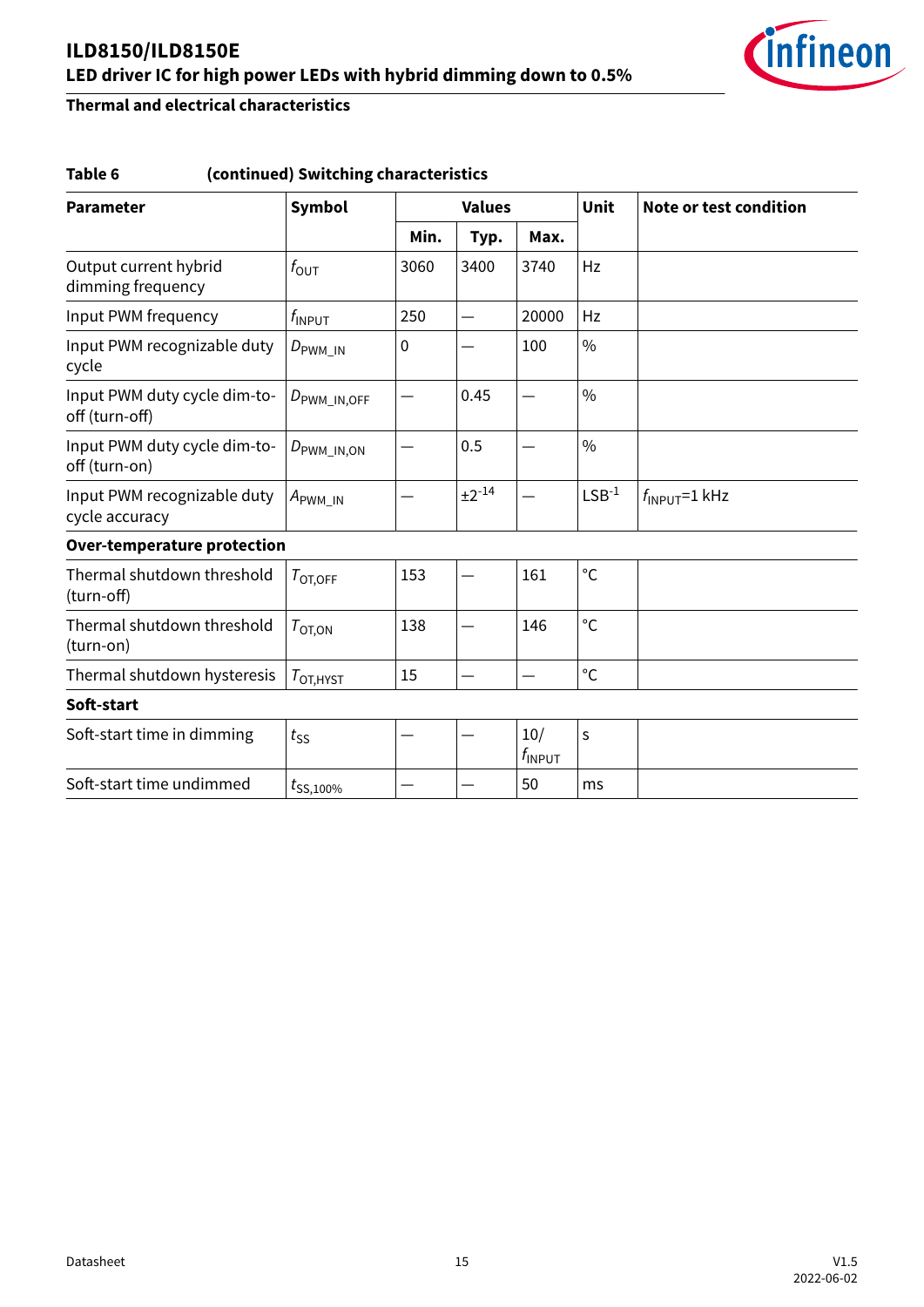

<span id="page-15-0"></span>**Package dimensions**

## **5 Package dimensions**

The package dimensions of PG-DSO-8 and PG-DSO-8 with exposed pad are provided.



**Figure 15 Package dimensions for PG-DSO-8**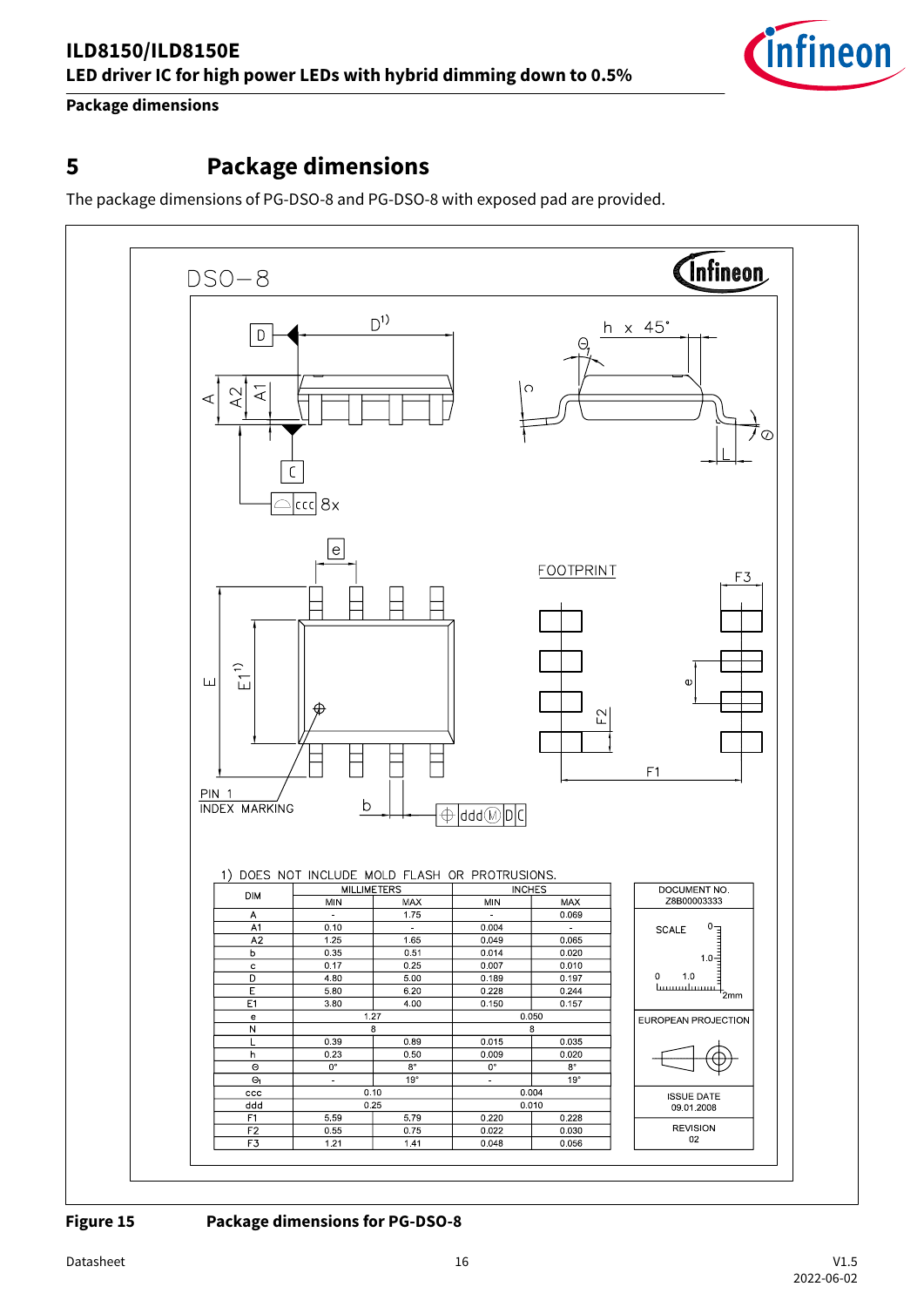#### **Package dimensions**



1) DOES NOT INCLUDE PLASTIC OR METAL PROTRUSION OF 0.15 MAX. PER SIDE 2) DAMBAR PROTRUSION SHALL BE MAXIMUM 0.1 mm TOTAL IN EXCESS OF LEAD WIDTH.

| <b>DIMENSIONS</b> | <b>MILLIMETERS</b> |           |
|-------------------|--------------------|-----------|
|                   | MIN.               | MAX.      |
| А                 |                    | 1.70      |
| A1                | 0.00               | 0.10      |
| A2                | 1.45               |           |
| þ                 | 0.32               | 0.50      |
| c                 | 0.19               | 0.25      |
| D                 | 4.80               | 5.10      |
| D <sub>1</sub>    | 2.80               | 3.20      |
| E                 | 5.80               | 6.20      |
| E1                | 3.80               | 4.00      |
| E <sub>2</sub>    | 2.45               | 2.85      |
| е                 | 1.27               |           |
| h                 | 0.35               |           |
| L                 | 0.39               | 0.99      |
| <b>THETA</b>      | $0^{\circ}$        | $8^\circ$ |
| aaa               | 0.10               |           |
| bbb               | 0.10               |           |
| ccc               | 0.08               |           |
| ddd               | 0.20               |           |



**Figure 16 Package dimensions for PG-DSO-8 with exposed pad**



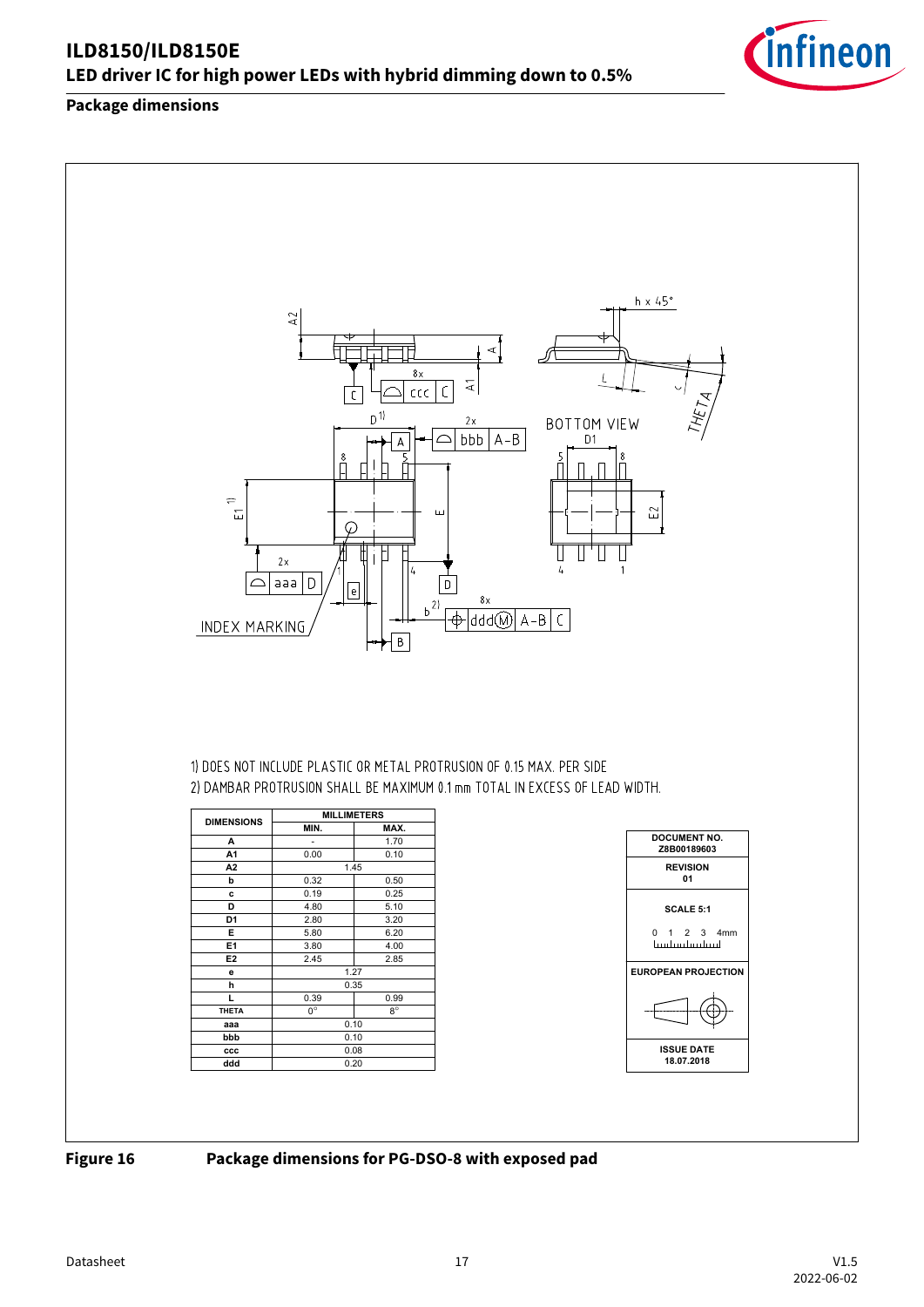

## <span id="page-17-0"></span>**Revision history**

## **Revision history**

Major changes since previous revision

| <b>Revision history</b> |                                                                                 |  |
|-------------------------|---------------------------------------------------------------------------------|--|
| Reference               | <b>Description</b>                                                              |  |
| V1.0                    | First release                                                                   |  |
| V1.1                    | Absolute maximum ratings changed ( $V_{SW}$ min)                                |  |
| V1.2                    | $R_{\text{ON}}$ split for $T_A$ = 25 °C and $T_J$ = 150 °C                      |  |
| V1.3                    | $-I_{SD,HPU}$ , $I_{DIM,LPI}$ and $V_{DIM,SD}$ added, SD pin behavior described |  |
| V1.4                    | ESD protection described                                                        |  |
| V1.5                    | Absolute maximum rating for $V_{SW}$ updated                                    |  |